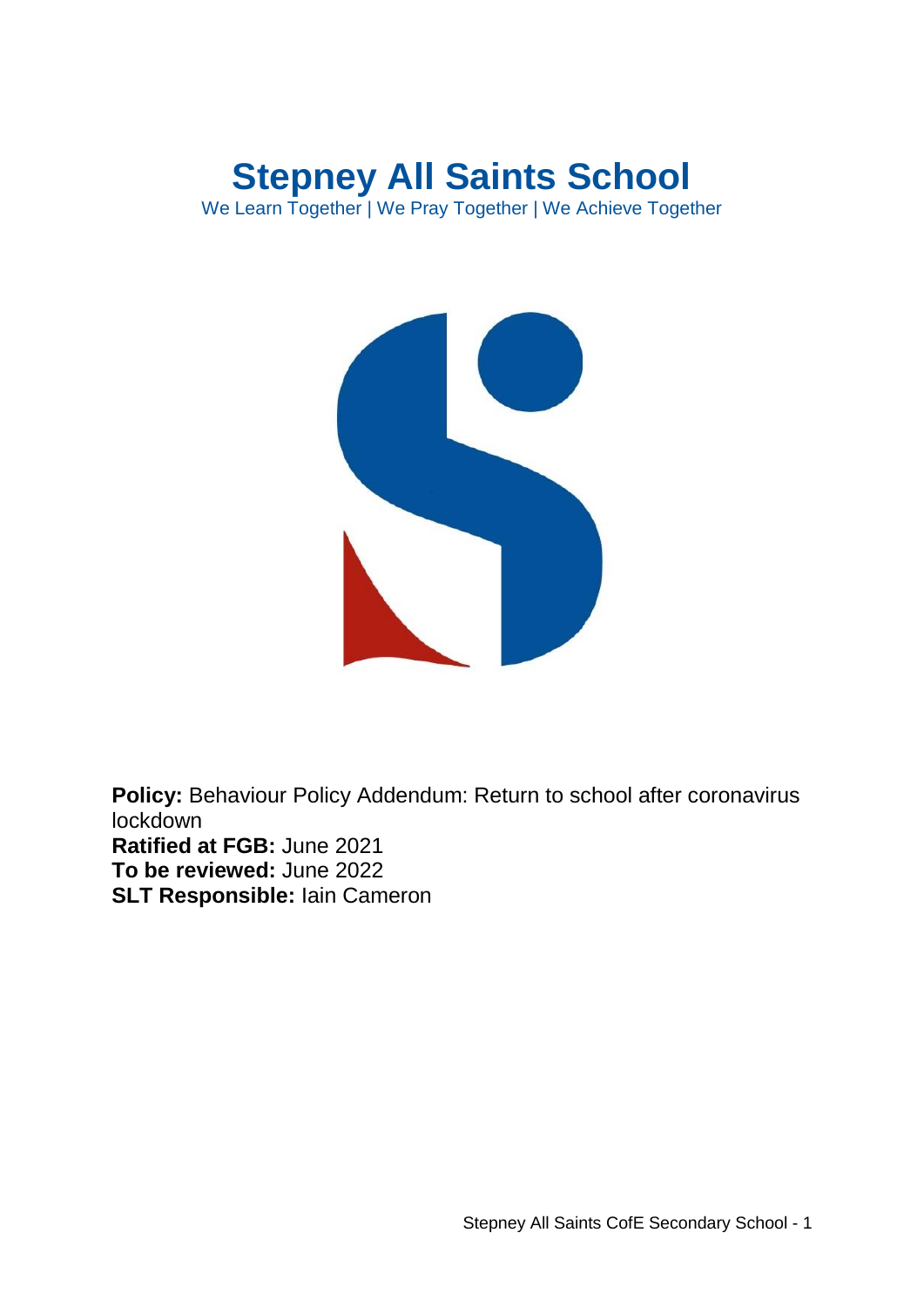# **Contents:**

- 1. Scope
- 2. Expectations/responsibilities of students in and out of school
- 3. Changes to the school day
- 4. Morning and lunch breaks
- 5. Hygiene/Health and safety
- 6. Remote learning
- 7. Sanctions and rewards
- 1. Scope

This addendum will apply until further notice. It is designed to cover the return to school of students and staff following the coronavirus national lockdown. Within the addendum we are following the national guidelines given to schools regarding the return of students and how this should be managed.

It may be necessary for the addendum to be amended as circumstances or official guidance changes. If this is the case the changes will be communicated to parents, students and staff. At all times we are working to create a safe environment for our students to learn in and for our staff to work in. It is vital that students recognise this and work with staff to achieve this aim.

# 2. Expectations and responsibilities for students in and out of school

Students returning to school will be based in learning zones with their year group. With the exception of practical subjects, all other lessons will be taught in the year group learning zone.

Students will be expected to understand the importance of the learning zone and how we are following guidance to create year group 'bubbles'. Students must not enter the bubble of another year group. It is the individual responsibility of all students to adhere to the new rules that have been introduced, those failing to follow the new rules will be subject to the school's behaviour policy.

# 3. Changes to the school day

There will be a staggered start to the school day with specific year groups arriving and leaving at different times. It is extremely important that students arrive to school during the period of time allocated to their year group. Students will be required to line up in register order on the fire lines at the following times:

- start of the day
- end of morning break
- end of lunch break
- end of the school day

Students will be collected from the fire lines by their form tutor at the start of the day, by subject teachers at the end of morning break and again at the end of the lunch break. At the end of school students will be dismissed from their fire lines, they will be expected to immediately leave the school premises.

Each year group will have a specific point of entry to school and will use this again when leaving the school premises. In addition, each year group will have allocated stairwells to use when the students are making their way around the building e.g. for going to break etc. On the days that students have a PE lesson they will be expected to attend school in their